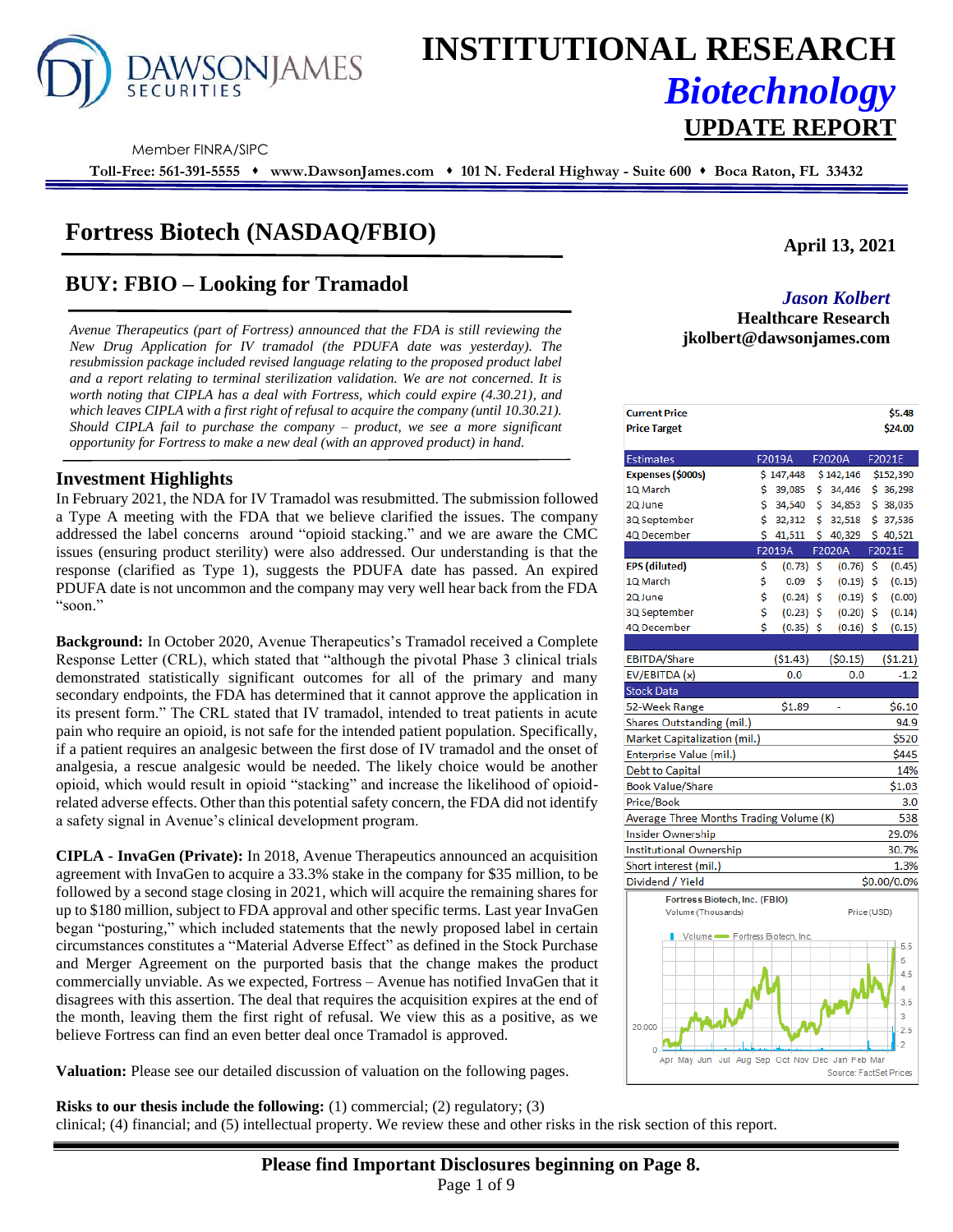

#### **Model Assumptions**

- 1. We recently increased our revenue assumptions for Journey's dermatology franchise.
- 2. We have adjusted our royalty and milestone rates for CUTX-101.
- 3. We recently adjusted our probability of success for Tramadol to 70% with commercialization possible in 2021.
- 4. We model five late-stage therapeutic products (below) and apply to each one its own probability of success factor.
- 5. Each model assumes launch timing, market share, and pricing.
- 6. Models are based on available statistics for prevalence and incidence of the target therapeutic indication.
- 7. Price is based on our understanding of the market and the duration of therapy annually.
- 8. Our model assumes certain milestones are achieved, for example, a voucher associated with Menkes disease program is monetized.

#### **Exhibit 1. Product Models**

| <b>Avenue Therapeutics</b>                              | 2020A      | 2021E              | 2022E         | 2023E            | 2024E            | 2025E            | 2026E                   | 2027E            | 2028E               | 2029E            | 2030E            |
|---------------------------------------------------------|------------|--------------------|---------------|------------------|------------------|------------------|-------------------------|------------------|---------------------|------------------|------------------|
| IV Tramadol                                             |            |                    |               |                  |                  |                  |                         |                  |                     |                  |                  |
| IV pain relievers market                                | 10.020.010 | 10.030.030         | 10.040.060    | 10.050.100       | 10,060,150       | 10,070,210       | 10,080,281              | 10,090,361       | 10.100.451          | 10.110.552       | 10.120.662       |
| Cost of Therapy                                         |            | \$200.00           | \$200.00      | \$202.00         | \$204.02         | \$206.06         | \$208.12                | \$210.20         | \$212.30            | \$214.43         | \$216.57         |
| Price Change                                            |            |                    | 1.0%          | 1.0%             | 1.0%             | 1.0%             | 1.0%                    | 1.0%             | 1.0%                | 1.0%             | 1.0%             |
| Market share<br>Patients Treated with a Course          |            | 1%<br>100,300      | 3%<br>301,202 | 6%<br>603,006    | 10%<br>1,006,015 | 20%<br>2,014,042 | 30%<br>3,024,084        | 35%<br>3,531,626 | 40%<br>4,040,180    | 45%<br>4,549,748 | 45%<br>4,554,298 |
| Revenues (000)                                          |            | 20,060             | 60,240        | 121,807          | 205,247          | 415,014          | 629,375                 | 742,355          | 857,747             | 975,589          | 986,330          |
| Probability of Success (Phase 3)                        |            | 70%                | 70%           | 70%              | 70%              | 70%              | 70%                     | 70%              | 70%                 | 70%              | 70%              |
| <b>Adjusted Revenues (000)</b>                          |            | 14,042<br><b>S</b> | $42,168$ \$   | 85,265<br>S      | 143,673<br>-S    | 290,510          | 440,562<br>- S          | 519,648          | 600,423 \$<br>-S    | 682,912          | 690,431<br>- S   |
|                                                         |            |                    |               |                  |                  |                  |                         |                  |                     |                  |                  |
| <b>Mustang Bio</b>                                      | 2020A      | 2021E              | 2022E         | 2023E            | 2024E            | 2025E            | 2026E                   | 2027E            | 2028E               | 2029E            | 2030E            |
| MB-107 "Bubble Boy"                                     |            |                    |               |                  |                  |                  |                         |                  |                     |                  |                  |
| Current "Reservoir" patients (U.S. and ex-U.S. markets) |            |                    | 1,050         | 1.125            | 900              | 600              | 500                     | 575              | 475                 | 375              | 275              |
| New Cases a year (U.S. and ex-U.S. markets)             |            |                    | 75            | 75               | 75               | 75               | 75                      | 75               | 75                  | 75               | 75               |
| Market Share Prevalance                                 |            |                    | 10%           | 20%              | 35%              | 55%              | 60%                     | 65%              | 70%                 | 75%              | 80%              |
| Market Share New Cases                                  |            |                    | 10%           | 20%              | 35%              | 55%              | 75%                     | 85%              | 90%                 | 90%              | 90%              |
| Total patients treated                                  |            |                    | 113           | 240              | 341              | 371              | 356                     | 438              | 400                 | 349              | 288              |
| Cost of Therapy (one-time)                              |            | S.                 | 1,500,000     | 1,500,000<br>- S | 1,500,000<br>-S  | 1,500,000        | 1,500,000<br>- \$<br>-9 | 1,500,000        | -\$<br>1,500,000 \$ | 1,500,000 \$     | 1,500,000        |
| Revenues (M)                                            |            |                    | 168,750       | 360,000          | 511,875          | 556,875          | 534,375                 | 656,250          | 600,000             | 523,125          | 431,250          |
| Probability of Success (Phase 2/3)                      |            |                    | 30%           | 30%              | 30%              | 30%              | 30%                     | 30%              | 30%                 | 30%              | 30%              |
| Adjusted Revenues (M)                                   |            | .S                 | 50,625<br>-S  | 108,000<br>ŗ.    | 153,563<br>- S   | 167,063          | 160,313<br>- S          | 196,875<br>-Ś    | 180,000 \$<br>- S   | 156,938          | 129,375<br>- S   |
| Royalty assumed                                         |            |                    | 4.5%          | 4.5%             | 4.5%             | 4.5%             | 4.5%                    | 4.5%             | 4.5%                | 4.5%             | 4.5%             |
| Royalty revenue (000)                                   |            | $\mathbf{s}$       | $2,278$ \$    | 4,860 \$         | 6,910 \$         | 7,518 \$         | $7,214$ \$              | 8,859 \$         | 8,100 \$            | 7,062 \$         | 5,822            |
|                                                         |            |                    |               |                  |                  |                  |                         |                  |                     |                  |                  |
| <b>CheckPoint PD-L1 in NSCLC</b>                        | 2020A      | 2021E              | 2022E         | 2023E            | 2024E            | 2025E            | 2026E                   | 2027E            | 2028E               | 2029E            | 2030E            |
| Cosibelimab (NSCLC)                                     |            |                    |               |                  |                  |                  |                         |                  |                     |                  |                  |
| New cases of lung cancer/year                           | 228,150    | 228,150            | 228,150       | 228,150          | 228,150          | 228,150          | 228,150                 | 228,150          | 228,150             | 228,150          | 228,150          |
| Patients - PDL1 Option                                  | 75%        | 75%                | 75%           | 75%              | 75%              | 75%              | 75%                     | 75%              | 75%                 | 75%              | 75%              |
| Target patient population                               | 171,113    | 171.113            | 171.113       | 171.113          | 171.113          | 171,113          | 171,113                 | 171.113          | 171.113             | 171,113          | 171.113          |
| Market share                                            |            |                    |               | 1%               | 2%               | 4%               | 6%                      | 8%               | 10%                 | 12%              | 14%              |
| Patients treated                                        |            |                    |               | 1,711            | 3,422            | 6,845            | 10,267                  | 13,689           | 17.111              | 20,534           | 23,956           |
| Costs                                                   |            |                    |               | 35,000 \$        | 55,000 \$        | 55,000 \$        | 55,000 \$               | 55,000 \$        | 55,000 \$           | 55,000 \$        | 55,000           |
| Revenues ('000)                                         |            |                    |               | 59,889 \$        | 188,224 \$       | 376,448          | 564,671 \$<br>- S       | 752,895          | 941.119 \$<br>- \$  | 1,129,343 \$     | 1,317,566        |
| <b>Probability of Success</b>                           |            |                    |               | 50%              | 50%              | 50%              | 50%                     | 50%              | 50%                 | 50%              | 50%              |

| <b>CheckPoint TKI in NSCLC</b>         | 2020A      | 2021E      | 2022E      | 2023E          | 2024E          | 2025E          | 2026E           | 2027E           | 2028E             | 2029E      | 2030E                  |
|----------------------------------------|------------|------------|------------|----------------|----------------|----------------|-----------------|-----------------|-------------------|------------|------------------------|
| CK-101 (EGFR mutation + LC)            |            |            |            |                |                |                |                 |                 |                   |            |                        |
| New cases of lung cancer/year          | 228,150    | 228,150    | 228,150    | 228,150        | 228,150        | 228,150        | 228,150         | 228,150         | 228,150           | 228,150    | 228,150                |
| Total Lung Cancer Market size (M)      | 19,478,150 | 19,706,300 | 19,934,450 | 20,162,600     | 20,390,750     | 20,618,900     | 20,847,050      | 21,075,200      | 21,303,350        | 21,531,500 | 21,759,650             |
| Total NSCLC lung cancer                | 16,556,428 | 16,750,355 | 16,944,283 | 17,138,210     | 17,332,138     | 17,526,065     | 17,719,993      | 17,913,920      | 18,107,848        | 18,301,775 | 18,495,703             |
| % of patients with EGFR/NSCLC patients | 26%        | 26%        | 26%        | 26%            | 26%            | 26%            | 26%             | 26%             | 26%               | 26%        | 26%                    |
| Patients with EGFR/NSCLC patients      |            |            |            | 59,319         | 59,319         | 59,319         | 59,319          | 59,319          | 59,319            | 59,319     | 59,319                 |
| Market share                           |            |            |            | 5%             | 10%            | 12%            | 14%             | 15%             | 16%               | 17%        | 18%                    |
| Treated patients (000)                 |            |            |            | 2,966          | 5,932          | 7.118          | 8,305           | 8,898           | 9.491             | 10,084     | 10,677                 |
| Cost (competition=\$15,240/month)      |            |            |            | 182,880<br>- S | 182,880 \$     | 182,880 \$     | 182,880         | 182,880<br>- \$ | 182,880 \$<br>-9  | 182,880 \$ | 182,880                |
| Revenues ('000)                        |            |            |            | 542.413        | .084.826<br>.s | .301.791<br>-S | .518.756<br>-53 | .627.239        | S<br>735.721 \$   | 1,844,204  | ,952,687<br>s          |
| Probability of Success                 |            |            |            | 30%            | 30%            | 30%            | 30%             | 30%             | 30%               | 30%        | 30%                    |
| Adjusted Revenues (000)                |            |            |            | 162,724 \$     | 325,448        | 390,537        | 455,627<br>- Ś  | 488,172<br>.S   | 520,716 \$<br>.S  | 553,261    | 585,806                |
| Royalty assumed                        |            |            |            | 4.5%           | 4.5%           | 4.5%           | 4.5%            | 4.5%            | 4.5%              | 4.5%       | 4.5%                   |
| Royalty revenue (000)                  |            |            |            | $7,323$ \$     | 14.645 \$      | 17,574 \$      | $20,503$ \$     | 21,968          | 23.432 \$<br>- \$ | 24,897     | 26,361<br>$\mathbf{s}$ |
| <b>Cyprium Therapeutics (private)</b>  | 2020A      | 2021E      | 2022E      | 2023E          | 2024E          | 2025E          | 2026E           | 2027E           | 2028E             | 2029E      | 2030E                  |
|                                        |            |            |            |                |                |                |                 |                 |                   |            |                        |

Adjusted Revenues (M) \$ 29,945 \$ 188,224 \$ 282,336 \$ 376,448 \$ 470,559 \$ 564,671 \$ 658,783 *Royalty assumed 4.5% 4.5% 4.5% 4.5% 4.5% 4.5% 4.5% 4.5% 4.5% 4.5% 4.5%* **Royalty revenue (000)** \$ - \$ - \$ 1,348 \$ 4,235 \$ 8,470 \$ 12,705 \$ 16,940 \$ 21,175

|                                  | ____  |           |           |           |                   |           |                |                        |                  | ____               | ____    |
|----------------------------------|-------|-----------|-----------|-----------|-------------------|-----------|----------------|------------------------|------------------|--------------------|---------|
| <b>CUTX-101 (Menkes Disease)</b> |       |           |           |           |                   |           |                |                        |                  |                    |         |
| Prevalance (USA)                 | 2,720 | 2,720     | 2,720     | 2,720     | 2,720             | 2,720     | 2,720          | 2,720                  | 2,720            | 2,720              | 2,720   |
| Incidence annualy (USA)          | 3,000 | 3,000     | 3,000     | 3,000     | 3,000             | 3,000     | 3,000          | 3,000                  | 3,000            | 3,000              | 3,000   |
| Target patient population        | 2,500 | 2,500     | 2,500     | 2,500     | 2,500             | 2,500     | 2,500          | 2,500                  | 2,500            | 2,500              | 2,500   |
| Market share                     | 0%    | 0%        | 10%       | 30%       | 50%               | 70%       | 80%            | 80%                    | 80%              | 80%                | 80%     |
| Patients treated                 |       |           | 250       | 750       | 1,250             | 1,750     | 2,000          | 2,000                  | 2,000            | 2,000              | 2,000   |
| Price                            |       | S.        | 300,000   | 300,000   | 300,000           | 300,000   | 300,000        | 300,000                | 300,000          | 300,000            | 300,000 |
| Revenues (000)                   |       |           | 75,000    | 225,000   | 375,000           | 525,000   | 600,000        | 600,000                | 600,000          | 600,000            | 600,000 |
| Probability of Success           |       |           | 30%       | 30%       | 30%               | 30%       | 30%            | 30%                    | 30%              | 30%                | 30%     |
| Adjusted Revenues (M)            |       |           | 22,500 \$ | 67,500    | 112,500 \$<br>- S | 157,500   | 180,000<br>- S | 180,000<br>- S         | 180,000 \$<br>-S | 180,000            | 180,000 |
| Royalty assumed                  |       | 25.0%     | 6.0%      | 17.0%     | 25.0%             | 25.0%     | 25.0%          | 25.0%                  | 25.0%            | 25.0%              | 25.0%   |
| Royalty revenue (000)            |       | $\sim$    | 1.350 S   | 11.475 \$ | 28.125 \$         | 39.375 \$ | 45,000         | 45,000<br>$\mathbf{s}$ | 45,000 \$<br>- S | 45,000<br><b>S</b> | 45,000  |
| <b>Milestone Revenues</b>        |       | 11,000 \$ | 9,000     | 50,000 \$ | 50,000 \$         | 50,000    | 50,000<br>- S  | 35,000<br>- Ś          |                  |                    |         |

*Source: Dawson James estimates, company reports*

**Fortress Biotech 4/13/2021 Page 2 of 9**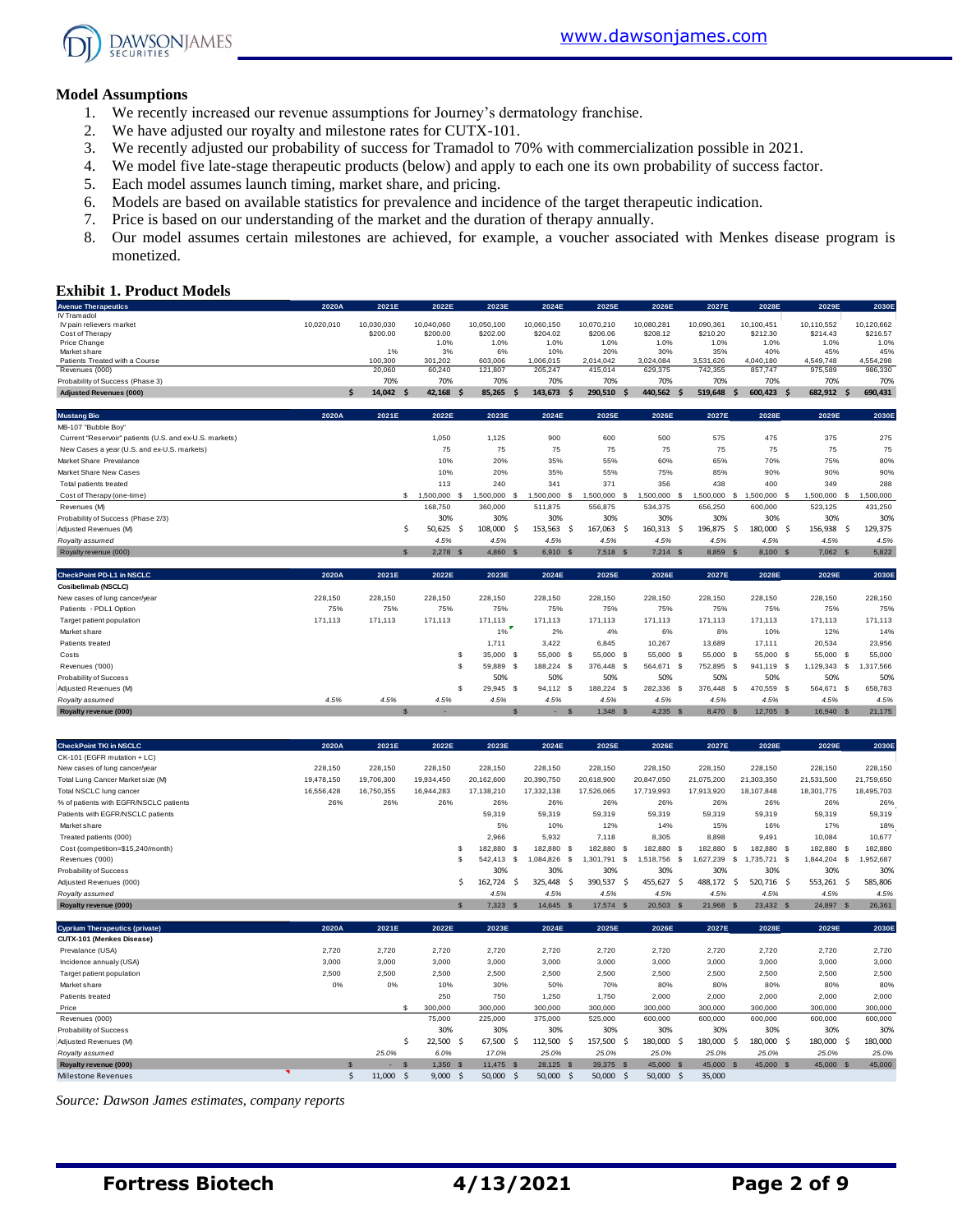

**Valuation:** How to value Fortress? As a reminder, Fortress, as the controlling entity, reports consolidated statements. Our valuation expenses are based on GAAP numbers, but we recognize this is conservative. If we substituted Non-GAAP projections, it would actually result in a higher valuation. There are multiple ways to value a "platform therapeutics company" such as Fortress that has a majority ownership in multiple public companies with the rights to royalties and milestones (such as monetization of a priority voucher), plus the company has its own internal products that are generating revenues and internal private companies that have their own therapeutic pipeline candidates. We choose to model the key products as they exist (inside and outside the company) and project them based on the ownership percentage to the Fortress income statement. We recognize that this is a "model." It is a method to forecast future value, i.e., reporting the revenues of outside companies based on the percentage ownership (not as a 100% consolidated entity), but we do show the consolidated expenses as they are currently reported by Fortress. We view our method as doubly conservative; that is, we cut the revenues but not the expenses. One might argue we need to assess each outside company, determine net income, and apply valuation metrics, based on the projected value of the external company. We leave that for "others" to do, as our purpose is to determine: is their upside to Fortress based on the value of the holding in the external companies, the product royalties, the annual stock dividend, and the internal companies and P&L metrics of Fortress itself? We conclude yes. In our model, we do separate and show our projected revenues, royalties, and milestones. We model external and internal products. We then assume R&D, SG&A based on the current consolidated numbers. We project the share count as well as revenues, expenses, and, ultimately, net income out to 2030. For each individual product, we make certain assumptions about the timing and probability of success and apply these assumptions to our model. We apply a probability of success in our therapeutic models. This ranges from as low as 30% to as high as 70% based on what we feel is the therapeutic risk that the product will advance. In addition to the success factor, we apply a 15% discount rate (r) in our Free Cash Flow to the Firm (FCFF), Discounted EPS (dEPS), and Sum of the Parts (SOP) models. We then average the result and round to the nearest whole number to derive our \$24.00 12-month price target.

#### **Exhibit 2. Free Cash Flow Model (\$)**

| Average      |     |
|--------------|-----|
|              |     |
| Price Target |     |
| Year         | 202 |

**DCF Valuation Using FCF (mln):**

| DCL AGUATION OSING LCL (HIII). |            |            |           |           |         |         |         |         |         |         |         |         |
|--------------------------------|------------|------------|-----------|-----------|---------|---------|---------|---------|---------|---------|---------|---------|
| units ('000)                   | 2019A      | 2020A      | 2021E     | 2022E     | 2023E   | 2024E   | 2025E   | 2026E   | 2027E   | 2028E   | 2029E   | 2030E   |
| EBIT                           | (101, 660) | (130, 480) | (92, 526) | (41, 419) | 151,005 | 320,943 | 478,261 | 605,801 | 674,727 | 706,141 | 771,409 | 811,634 |
| <b>Tax Rate</b>                | 0%         | 0%         | 0%        | 0%        | 0%      | 10%     | 15%     | 18%     | 20%     | 21%     | 21%     | 21%     |
| EBIT $(1-t)$                   | (101, 660) | (130, 480) | (92, 526) | (41, 419) | 151,005 | 288,849 | 406,522 | 496,757 | 539,781 | 557,851 | 609,413 | 641,191 |
| CapEx                          |            |            |           |           |         |         |         |         |         |         |         |         |
| Depreciation                   |            |            |           |           |         |         |         |         |         |         |         |         |
| Change in NWC                  |            |            |           |           |         |         |         |         |         |         |         |         |
| FCF                            | (101, 660) | (130, 480) | (92, 526) | (41, 419) | 151,005 | 288,849 | 406,522 | 496,757 | 539,781 | 557,851 | 609,413 | 641,191 |
|                                |            |            |           |           |         |         |         |         |         |         |         |         |
| PV of FCF                      | (134, 445) | (150, 052) | (92, 526) | (36,017)  | 114,181 | 189,923 | 232,430 | 246,976 | 233,362 | 209,717 | 199,218 | 182,266 |
|                                |            |            |           |           |         |         |         |         |         |         |         |         |
| Discount Rate                  | 15%        |            |           |           |         |         |         |         |         |         |         |         |
| Long Term Growth Rate          | 1%         |            |           |           |         |         |         |         |         |         |         |         |
|                                |            |            |           |           |         |         |         |         |         |         |         |         |
| <b>Terminal Cash Flow</b>      | 4,625,734  |            |           |           |         |         |         |         |         |         |         |         |
| Terminal Value YE2030          | 1,314,922  |            |           |           |         |         |         |         |         |         |         |         |
|                                |            |            |           |           |         |         |         |         |         |         |         |         |
| <b>NPV</b>                     | 2,644,402  |            |           |           |         |         |         |         |         |         |         |         |
| NPV-Debt                       | 9,396      |            |           |           |         |         |         |         |         |         |         |         |
| Shares out ('000)              | 79,158     | 2030E      |           |           |         |         |         |         |         |         |         |         |
| NPV Per Share                  | 33         |            |           |           |         |         |         |         |         |         |         |         |

*Source: Dawson James estimates, company reports*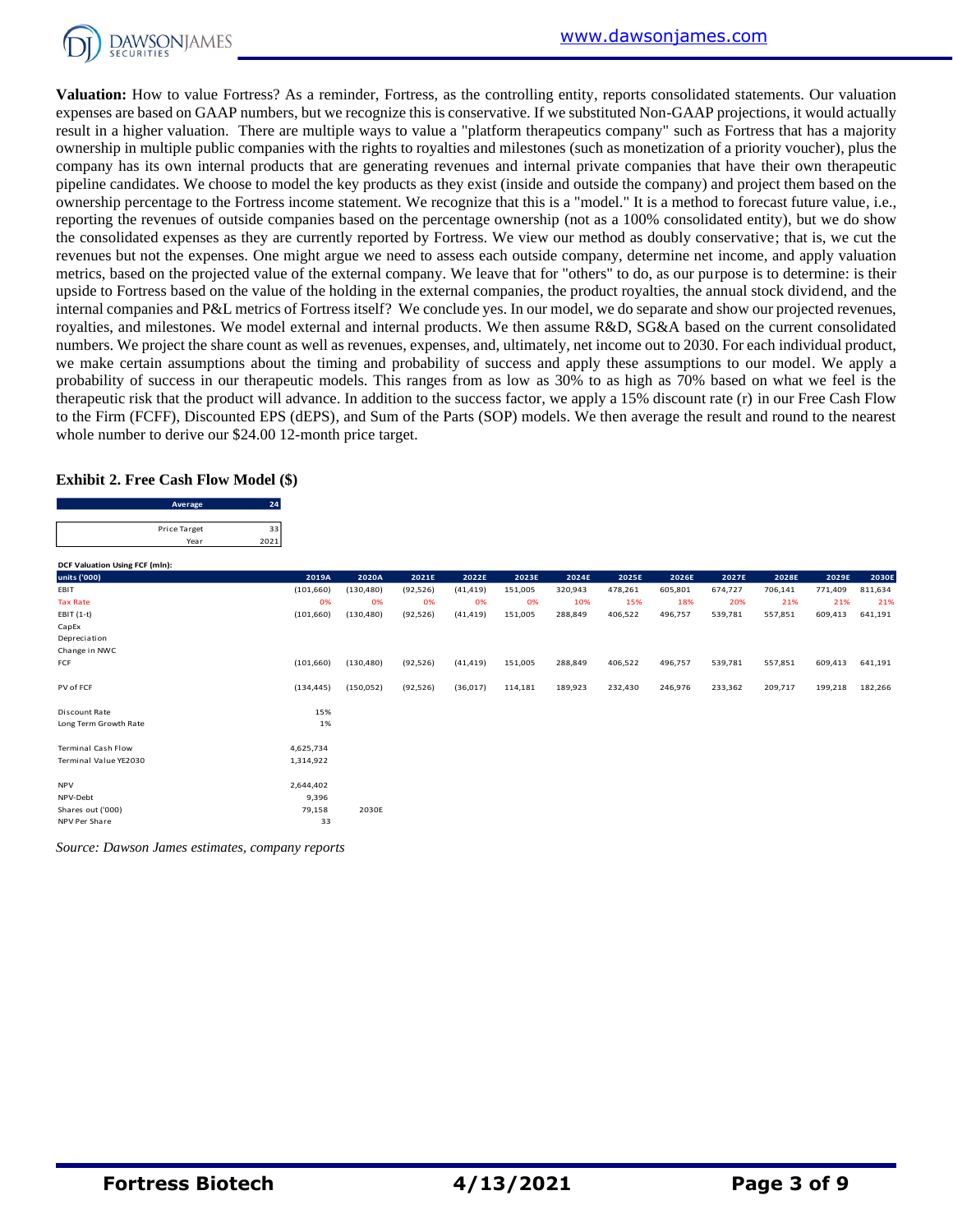

#### **Exhibit 3. Discounted-EPS Model**

| Current Year             |   | 2021 |
|--------------------------|---|------|
| Year of EPS              |   | 2030 |
| Earnings Multiple        |   | 10   |
| Discount Factor          |   | 15%  |
| <b>Selected Year EPS</b> | Ś | 8.12 |
| <b>NPV</b>               |   | 23   |

| Current Year      | 2021            |          |    |        |        | Discount Rate and Earnings Multiple Varies, Year is Constant |       |       |       |
|-------------------|-----------------|----------|----|--------|--------|--------------------------------------------------------------|-------|-------|-------|
| Year of EPS       | 2030            |          |    |        |        |                                                              |       |       |       |
| Earnings Multiple | 10 <sup>1</sup> |          |    | 5%     | 10%    | 15%                                                          | 20%   | 25%   | 30%   |
| Discount Factor   | 15%             | Earnings |    | 5.24   | 3.44   | 2.31                                                         | 1.57  | 1.09  | 0.77  |
| Selected Year EPS | \$<br>8.12      | Multiple |    | 26.18  | 17.22  | 11.55                                                        | 7.87  | 5.45  | 3.83  |
| <b>NPV</b>        | 23              |          | 10 | 52.36  | 34.45  | 23.09                                                        | 15.74 | 10.90 | 7.66  |
|                   |                 |          | 15 | 78.54  | 51.67  | 34.64                                                        | 23.61 | 16.35 | 11.49 |
|                   |                 |          | 20 | 104.72 | 68.90  | 46.18                                                        | 31.49 | 21.81 | 15.32 |
|                   |                 |          | 25 | 130.91 | 86.12  | 57.73                                                        | 39.36 | 27.26 | 19.15 |
|                   |                 |          | 30 | 157.09 | 103.35 | 69.27                                                        | 47.23 | 32.71 | 22.98 |
|                   |                 |          | 35 | 183.27 | 120.57 | 80.82                                                        | 55.10 | 38.16 | 26.81 |

 *Source: Dawson James estimates*

#### **Exhibit 4. Sum-of-the-Parts Model**

| <b>Fortress Biotech</b>                 | LT Gr | Discount<br>Rate | Yrs to Peak    | % Success | Peak Sales<br>(MM's) | Term Val |
|-----------------------------------------|-------|------------------|----------------|-----------|----------------------|----------|
| <b>Avenue Tramadol IV (Pain)</b>        | 1%    | 30%              | $\overline{4}$ | 70%       | \$986                | \$3,401  |
| <b>NPV</b>                              |       |                  |                |           |                      | \$3.2    |
| <b>Mustang MB-107 (bubble Boy)</b>      | 1%    | 15%              | $\overline{3}$ | 70%       | \$431                | \$3,080  |
| <b>NPV</b>                              |       |                  |                |           |                      | \$5.4    |
| Cyprium CUTX-101 (Menke's Disease)      | 1%    | 30%              | $\overline{4}$ | 70%       | \$600                | \$2,069  |
| <b>NPV</b>                              |       |                  |                |           |                      | \$2      |
| <b>CheckPoint Cosibelimab (PD-L1)</b>   | 1%    | 30%              | $\overline{4}$ | 70%       | \$1,318              | \$4,543  |
| <b>NPV</b>                              |       |                  |                |           |                      | \$4      |
| <b>CheckPoint CK-101 (TRK)</b>          | 1%    | 30%              | 3              | 70%       | \$1,953              | \$6,733  |
| <b>NPV</b>                              |       |                  |                |           |                      | \$8.1    |
| Net Margin (Products)                   |       |                  |                |           |                      | 30%      |
| MM Shrs OS (2030E)                      |       |                  |                |           |                      | 79       |
| <b>Product Total NPV</b>                |       |                  |                |           |                      | \$15     |
| <b>Product Royalties NPV</b>            | 1%    | 15%              | $\overline{4}$ | 70%       | \$155                | \$1,106  |
| <b>NPV</b>                              |       |                  |                |           |                      | \$1.7    |
| NPV - Royalties & Products              |       |                  |                |           |                      | \$16.4   |
| <b>Milestones</b>                       | 1%    | 10%              | $\overline{2}$ | 70%       | \$100                | \$1,111  |
| <b>NPV</b>                              |       |                  |                |           |                      | \$2.4    |
| NPV - Royalties & Products & Milestones |       |                  |                |           |                      | \$18.8   |

*Source: Dawson James estimates*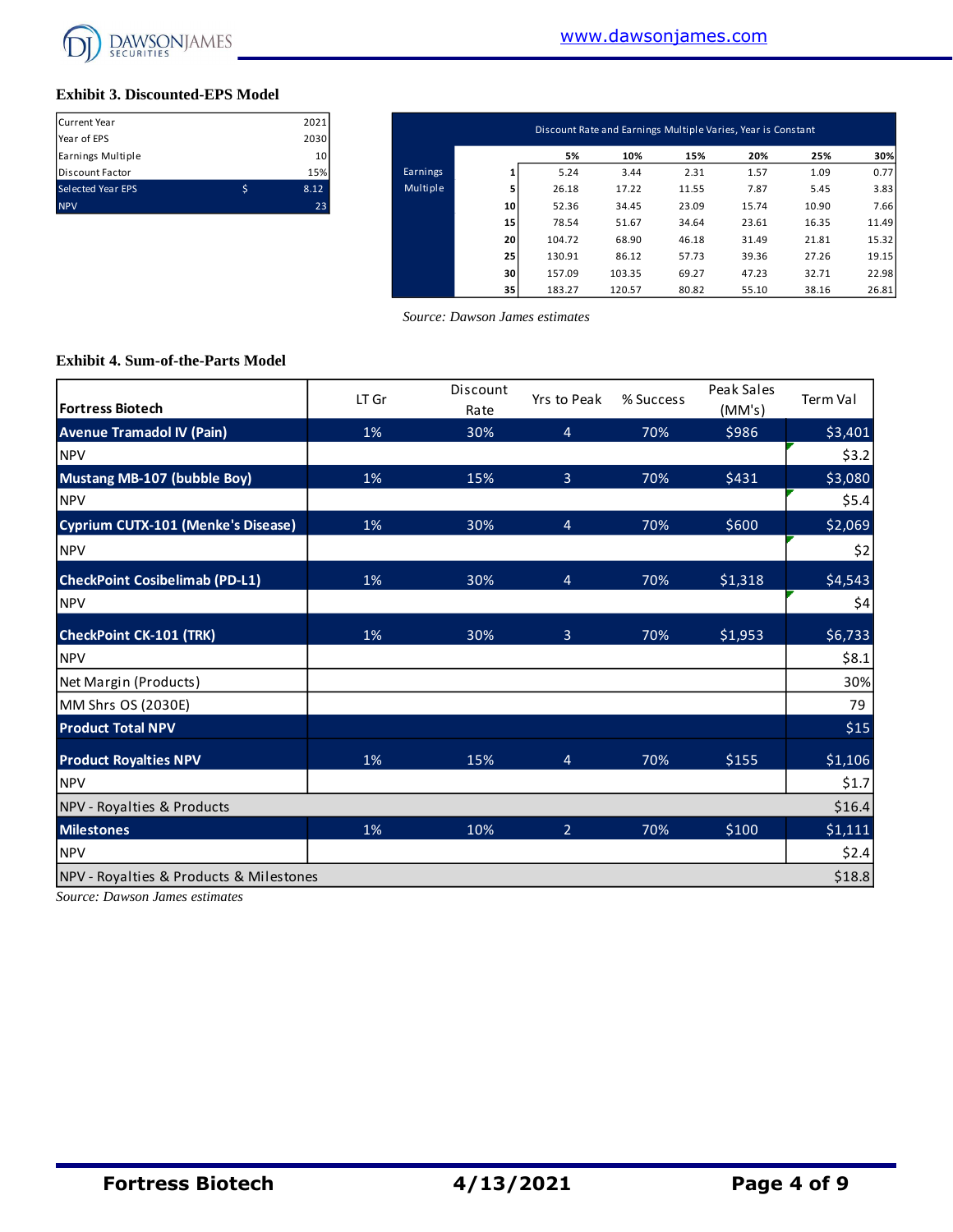

#### **Exhibit 5. Income Statement**

|                                                                                          | 2019A                     | 2020A            |                   |                  |                          |                          |                  |                  |                    |                        | 2025                      | 2026             | 2027E                      | <b>2028E</b>     |                              |                  |
|------------------------------------------------------------------------------------------|---------------------------|------------------|-------------------|------------------|--------------------------|--------------------------|------------------|------------------|--------------------|------------------------|---------------------------|------------------|----------------------------|------------------|------------------------------|------------------|
| Probability Revenue Forecast: ('000)<br>Avenue Therapeutics: IV Tramadol end use sales   |                           |                  | 3.230<br><b>s</b> | 3,791<br>- \$    | 3,089<br>s               | 3,932                    | s<br>14.042      | 42,168           | 85.265<br>s        | 143,673                | 290,510<br>\$             | 440,562          | 519,648                    | 600,423          | 682,912<br>\$.               | 690,431          |
| Percent Owned by Fortress                                                                | 32%                       | 32%              | 32%               | 32%              | 32%                      | 32%                      | 32%              | 32%              | 32%                | 32%                    | 32 <sup>o</sup>           | 32%              | 32%                        | 32%              | 32%                          | 32%              |
| <b>Revenues Attributed back to Fortress</b>                                              |                           |                  | 1.033             | 1.213            | 989                      | 1,258                    | 4,493            | 13,494           | 27,285             | 45.975                 | 92.963                    | 140.980          | 166,288                    | 192,135          | 218,532                      | 220,938          |
| Mustang Bio - Bubble Boy (MB-107)                                                        |                           |                  |                   |                  |                          |                          |                  | 50,625           | 108,000<br>\$      | 153,563                | 167,063                   | 160,313          | 196,875                    | 180,000          | 156,938                      | 129,375          |
| Percent Owned by Fortress                                                                | 30%                       | 30%              | 30%               | 30%              | 30%                      | 30%                      | 30%              | 30%              | 30%                | 30%                    | 30%                       | 30%              | 30%                        | 30%              | 30%                          | 30%              |
| <b>Revenues Attributed back to Fortress</b>                                              |                           |                  |                   |                  |                          |                          |                  | 15.188           | 32,400             | 46,069                 | 50,119                    | 48,094           | 59,063                     | 54,000           | 47,081                       | 38,813           |
| Cyprium - CUTX-101 - Menkes Disease                                                      |                           |                  | \$.<br>\$         | $\sim$<br>s      | s                        | ٠                        | \$<br>$\sim$     | 22.500           | \$.<br>67,500      | 112,500                | 157,500<br>\$             | 180,000          | 180,000                    | 180,000          | 180,000                      | 180,000          |
| Percent Owned by Fortress                                                                | 89%                       | 89%              | 89%               | 89%              | 89%                      | 89%                      | 89%              | 89%              | 89%                | 89%                    | 89%                       | 89%              | 89%                        | 89%              | 89%                          | 89%              |
| <b>Revenues Attributed back to Fortress</b>                                              |                           |                  | $\mathbf 0$       | $\mathbf{0}$     | $\mathbf 0$              | n                        |                  | 20,025           | 60.075             | 100.125                | 140.175                   | 160,200          | 160,200                    | 160,200          | 160,200                      | 160,200          |
| CheckPoint (Cosibelimab PD-L1)                                                           |                           |                  |                   |                  |                          |                          |                  |                  | 29,945<br>s        | 94,112                 | 188,224                   | 282,336          | 376,448                    | 470,559          | 564,671                      | 658,783          |
| Percent Owned by Fortress<br><b>Revenues Attributed back to Fortress</b>                 | 32%                       | 32%              | 32%               | 32%              | 32%                      | 32%                      | 32%              | 32%              | 32%<br>9,582       | 32%<br>30.116          | 32 <sup>o</sup><br>60,232 | 32%<br>90,347    | 32%<br>120,463             | 32%<br>150,579   | 32%<br>180,695               | 329<br>210,811   |
| CK-101 end use sales                                                                     |                           |                  |                   |                  |                          |                          |                  |                  | s<br>162,724       | 325,448                | 390,537                   | 455,627          | 488,172                    | 520,716          | 553,261                      | 585,806          |
| Percent Owned by Fortress                                                                | 329                       | 32%              | 32%               | 32%              | 32%                      | 32%                      | 32%              | 32%              | 32%                | 32%                    | 32%                       | 32%              | 32%                        | 32%              | 32%                          | 32%              |
| <b>Revenues Attributed back to Fortress</b>                                              |                           |                  |                   |                  |                          |                          |                  |                  | 52,072             | 104,143                | 124,972                   | 145,801          | 156,215                    | 166,629          | 177,044                      | 187,458          |
| Journey Medical Corporation (Dermatology)                                                | 34.921                    | 44.531           | 12.290            | 13.894           | 12.825                   | 14,428                   | 53.437           | 58.780           | 64,659             | 71.124                 | 78.237                    | 86.061           | 94.667                     | 104.133          | 114,547                      | 126,001          |
| Percent Owned by Fortress                                                                | 100%                      | 100%             | 100%              | 100%             | 100%                     | 100%                     | 100%             | 100%             | 100%               | 100%                   | 100%                      | 100%             | 100%                       | 100%             | 100%                         | 100%             |
| <b>Revenues Attributed back to Fortress</b>                                              | 34.921                    | 44.531           | 12,290            | 13,894           | 12,825                   | 14,428                   | 53,437           | 58,780           | 64,659             | 71.124                 | 78.237                    | 86,061           | 94.667                     | 104.133          | 114,547                      | 126,001          |
| Other Revenue Back to Fortress                                                           | 1,708                     | 1,068            | 270               | 282              | 294                      | 329                      | 1,175            | 1,292            | 1,422              | 1,564                  | 1,720                     | 1,892            | 2,081                      | 2,289            | 2,518                        | 2,770            |
| <b>Fortress Revenues</b>                                                                 | 36.629                    | 45,599           | 13,594            | 15,389           | 14,107                   | 16,015                   | 59,106           | 108,779          | 247,494            | 399,116                | 548,417                   | 673,374          | 758,976                    | 829,966          | 900,616                      | 946,990          |
|                                                                                          |                           |                  |                   |                  |                          |                          |                  |                  |                    |                        |                           |                  |                            |                  |                              |                  |
|                                                                                          |                           |                  |                   |                  |                          |                          |                  |                  |                    |                        |                           |                  |                            |                  |                              |                  |
| Avenue Therapeutic (IV Tramadol) Royalties (4.5% on sales > \$325M)                      |                           |                  |                   |                  |                          |                          |                  |                  |                    |                        |                           |                  |                            |                  |                              |                  |
| Associate Milestones                                                                     |                           |                  |                   |                  |                          |                          | s                |                  |                    |                        |                           |                  |                            |                  |                              |                  |
|                                                                                          |                           |                  |                   |                  |                          |                          |                  |                  |                    |                        |                           |                  |                            |                  |                              |                  |
| Mustang Bio - Bubble Boy (MB-107) Prob. Adj. Royalties - 4.5%                            |                           |                  |                   |                  |                          |                          |                  | 2,278            | - \$<br>4,860      | \$6,910.31             | s.<br>7,518               | 7,214            | s<br>8,859                 | 8,100            | 7,062<br>$\mathbf{s}$        | 5,822<br>-S      |
| Associate Milestones                                                                     |                           |                  |                   |                  |                          |                          |                  |                  |                    |                        |                           |                  |                            |                  |                              |                  |
|                                                                                          |                           |                  |                   |                  |                          |                          |                  |                  | 11.475             | £.                     |                           |                  |                            |                  | $\mathbf{s}$                 | $\mathbf{s}$     |
| Cyprium - CUTX-101 Menke's Disease - Prob. Adj. Royalties - 4.5%<br>Associate Milestones |                           |                  |                   |                  |                          |                          |                  | 1,350<br>10,000  | -S<br>-S<br>10,000 | 28,125<br>10,000<br>£. | 39,375<br>s.<br>\$        | 45,000<br>£.     | 45,000<br>s<br>s<br>10,000 | 45,000<br>10,000 | 45,000<br>10,000<br><b>S</b> | 45,000<br>-96    |
|                                                                                          |                           |                  |                   |                  |                          |                          |                  |                  |                    |                        | 10,000                    | 10,000           |                            |                  |                              | 10,000           |
| CheckPoint (Cosibelmab PD-L1) - Prob. Adj. Royalties - 4.5%                              |                           |                  |                   |                  |                          |                          |                  |                  | \$                 |                        | 1,348<br>\$               | 4,235            | 8,470<br>s                 | 12,705           | 16,940<br>-S                 | 21,175<br>s      |
| Associate Milestones                                                                     |                           |                  |                   |                  |                          |                          |                  |                  |                    |                        |                           |                  |                            |                  |                              |                  |
|                                                                                          |                           |                  |                   |                  |                          |                          |                  |                  |                    |                        |                           |                  |                            |                  |                              |                  |
| CheckPoint (CK-101 - TKI) - Prob. Adj. Royalties -25%                                    |                           |                  |                   |                  |                          |                          |                  |                  | 7.323              | 14.645<br>£.           | 17.574<br>s.              | 20.503           | 21,968<br>s                | 23,432           | 24,897<br>-96                | 26,361<br>-96    |
| Associate Milestones                                                                     |                           |                  |                   | 11,000           |                          |                          | 11,000           | 9,000            | 50,000             | 50,000                 | 50,000                    | 50,000           | 35,000                     |                  |                              |                  |
| <b>Total Royalties &amp; Milestones</b>                                                  |                           |                  | ۰.                | 11,000           |                          |                          | 11,000           | 22,628           | 83,658             | 109,680                | 125,815                   | 136,952          | 129,297                    | 99,237           | 103,899                      | 108,358          |
| <b>Expenses:</b>                                                                         |                           |                  |                   |                  |                          |                          |                  |                  |                    |                        |                           |                  |                            |                  |                              |                  |
| <b>Fortress</b>                                                                          |                           |                  |                   |                  |                          |                          |                  |                  |                    |                        |                           |                  |                            |                  |                              |                  |
| Costs of Goods Sold (Journey Medical)                                                    | 10,532                    | 14,594           | 2,458             | 2,779            | 2,565                    | 2,886                    | 10,687           | 11,756           | 12,932             | 14,225                 | 15,647                    | 17,212           | 18,933                     | 20,827           | 22,909                       | 25,200           |
| %COGS                                                                                    | 29'                       | 339              | 20%               | 20%              | 20%                      | <b>20%</b>               | :209             | 20%              | 20%                | 20 <sup>6</sup>        | <b>209</b>                | 20 <sup>o</sup>  | :209                       | 20%              | 20 <sup>6</sup>              | 20%              |
|                                                                                          |                           |                  |                   |                  |                          |                          |                  |                  |                    |                        |                           |                  |                            |                  |                              |                  |
| <b>Research and Development (Consolidated)</b>                                           | 75,236                    | 64,108           | 15,482            | 16,155           | 17,501                   | 18,175                   | 67,313           | 70,679           | 74,213             | 77,924                 | 81,820                    | 85,911           | 90,206                     | 94,717           | 99,453                       | 104,425          |
| Fortress                                                                                 |                           | 2,780            |                   |                  |                          | $\overline{\phantom{a}}$ |                  |                  |                    |                        |                           |                  |                            |                  |                              |                  |
| Avenue                                                                                   |                           | 2.866            |                   |                  |                          |                          |                  |                  |                    |                        |                           |                  |                            |                  |                              |                  |
| Checkpoint                                                                               |                           | 11,735           |                   |                  |                          |                          |                  |                  |                    |                        |                           |                  |                            |                  |                              |                  |
| Mustang<br>Other**                                                                       |                           | 39.475<br>1,606  |                   |                  |                          |                          |                  |                  |                    |                        |                           |                  |                            |                  |                              |                  |
| Research and Development- licenses acquired                                              | 6.090                     | 1,820            | 2.760             | 2.880            | 3.120                    | 3.240                    | 12,000           | 16,000           | 16.800             | 17,640                 | 18,522                    | 19.448           | 20.421                     | 21.442           | 22,514                       | 23,639           |
| <b>General and Administrative (Consolidated)</b>                                         | 55.590                    | 61.166           | 15.597            | 16,221           | 14,350                   | 16,221                   | 62,389           | 63,637           | 64,910             | 66,208                 | 67,532                    | 68,883           | 70,261                     | 71.666           | 73.099                       | 74,561           |
| Fortress                                                                                 |                           | 23,341           |                   |                  |                          |                          |                  |                  |                    |                        |                           |                  |                            |                  |                              |                  |
| Avenue                                                                                   |                           | 2347             |                   |                  |                          |                          |                  |                  |                    |                        |                           |                  |                            |                  |                              |                  |
| Checkpoint                                                                               |                           | 6518             |                   |                  |                          |                          |                  |                  |                    |                        |                           |                  |                            |                  |                              |                  |
| Journey Medical Corp. (SG&A)                                                             |                           | 25.659           |                   |                  |                          |                          |                  |                  |                    |                        |                           |                  |                            |                  |                              |                  |
| Mustang                                                                                  |                           | 681              |                   |                  |                          |                          |                  |                  |                    |                        |                           |                  |                            |                  |                              |                  |
| Other**                                                                                  |                           | 1,184            |                   |                  |                          |                          |                  |                  |                    |                        |                           |                  |                            |                  |                              |                  |
| <b>Total Operating expenses</b>                                                          | 147,448                   | 42,146           | 36,298            | 38.035           | 37,536                   | 40,521                   | 152,390          | 162,072          | 168,855            | 175,997                | 183,521                   | 191,454          | 199,821                    | 208,651          | 217,975                      | 227,826          |
| <b>Total Operating expenses (Adjusted)</b>                                               |                           | 69,164           |                   |                  |                          |                          |                  |                  |                    |                        |                           |                  |                            |                  |                              |                  |
|                                                                                          |                           |                  |                   |                  |                          |                          |                  |                  |                    |                        |                           |                  |                            |                  |                              |                  |
| <b>Operating Income (Loss)</b>                                                           | 110,819                   | (96, 546)        | (22, 703)         | (11, 646)        | (23, 429)                | (24, 506)                | (82, 284)        | (30, 665)        | 162,297            | 332,800                | 490,710                   | 618,873          | 688,452                    | 720,553          | 786,541                      | 827,523          |
| Operating Income (Loss) adjusted                                                         |                           | (23, 565)        |                   |                  | $\overline{\phantom{a}}$ |                          |                  |                  |                    |                        |                           |                  |                            |                  |                              |                  |
| Interest income (expense), net                                                           | 2.559                     | 2,687            | 649               | 677              | 734                      | 762                      | 2.821            | 2.962            | 3,110              | 3,266                  | 3.429                     | 3.601            | 3,781                      | 3.970            | 4,168                        | 4,377            |
| Interest expense and financing fee                                                       | (11, 849)                 | (12, 441)        | (3,005)           | (3, 135)         | (3, 397)                 | (3, 527)                 | (13,064)         | (13, 717)        | (14, 403)          | (15, 123)              | (15, 879)                 | (16, 673)        | (17,506)                   | (18, 382)        | (19, 301)                    | (20, 266)        |
| Change in FV of derivative liability                                                     |                           | (1, 147)         |                   |                  |                          |                          |                  |                  |                    |                        |                           |                  |                            |                  |                              |                  |
| Change in FV of subsidiary convertible note                                              |                           |                  |                   |                  |                          |                          |                  |                  |                    |                        |                           |                  |                            |                  |                              |                  |
| Change in FV of investments<br>Gain on deconsolidation of Caelum                         | (27)<br>18,476            | 533              |                   |                  |                          |                          |                  |                  |                    |                        |                           |                  |                            |                  |                              |                  |
| <b>Total Other Income</b>                                                                | 9,159                     | (10, 369)        | (2, 356)          | (2, 458)         | (2,663)                  | (2,765)                  | (10, 242)        | (10, 754)        | (11, 292)          | (11, 857)              | (12, 449)                 | (13,072)         | (13, 726)                  | (14, 412)        | (15, 132)                    | (15, 889)        |
| Pretax Income (loss from continuing operations)                                          | (101.660)                 | (130, 480)       | (25.059)          | (14.104)         | 26.092                   | (27, 272)                | (92.526)         | (41, 419)        | 151,005            | 320,943                | 478,261                   | 605,801          | 674,727                    | 706,141          | 771.409                      | 811,634          |
| Income Tax Benefit (Provision)                                                           |                           |                  |                   |                  |                          |                          |                  |                  |                    | 32,094                 | 71,739                    | 109,044          | 134,945                    | 148,290          | 177,424                      | 202,908          |
| <b>Tax Rate</b>                                                                          | $\mathbf{O}^{\mathsf{s}}$ | 0 <sup>9</sup>   | 0%                | 0%               | 0%                       | 0%                       | O <sup>5</sup>   | 0%               | 0%                 | 10%                    | 15%                       | 18%              | 20%                        | 21%              | 23%                          | 25%              |
|                                                                                          |                           |                  |                   |                  |                          |                          |                  |                  |                    |                        |                           |                  |                            |                  |                              |                  |
| <b>GAAP Net Income (Loss)</b>                                                            | (101, 660)                | (130.480)        | (25,059)          | (14, 104)        | (26,092)                 | (27, 272)                | (92, 526)        | (41, 419)        | 151,005            | 288,849                | 406,522                   | 496,757          | 539,781                    | 557,851          | 593,985                      | 608,725          |
| Addjusted (Non-GAAP) Loss                                                                |                           | (35, 842)        |                   |                  |                          |                          |                  |                  |                    |                        |                           |                  |                            |                  |                              |                  |
| Less: net loss attributable to non-controlling interests                                 | 61,700                    | 55,264           | 13,346            | 13,927           | 15,087                   | 15,667                   | 58,027           | 56,286           | 52,909             | 49,735                 | 46,751                    | 43.946           | 41.309                     | 38.830           | 36,500                       | 34,310           |
| Net Income (loss) attributable to common stockholders                                    | (39,960)                  | (53, 560)        | (11, 713)         | (178)            | (11,005)                 | (11,604)                 | (34, 499)        | 14,867           | 203,914            | 338,584                | 453,272                   | 540,702          | 581,090                    | 596,682          | 630,485                      | 643,036          |
|                                                                                          |                           |                  |                   |                  |                          |                          |                  |                  |                    |                        |                           |                  |                            |                  |                              |                  |
| <b>GAAP-EPS</b>                                                                          | (0.73)                    | (0.76)           | (0.15)            | (0.00)           | (0.14)                   | (0.15)                   | (0.45)           | 0.19             | 2.65               | 4.38                   | 5.84                      | 6.94             | 7.43                       | 7.60             | 8.00                         | 8.12             |
| GAAP-EPS (Dil)                                                                           | (0.60)                    | (0.76)           | (0.15)            | (0.00)           | (0.14)                   | (0.15)                   | (0.45)           | 0.19             | 2.65               | 4.38                   | 5.84                      | 6.94             | 7.43                       | 7.60             | 8.00                         | 8.12             |
| Adjusted Non-GAAP EPS (DIL)                                                              |                           | (0.50)           |                   |                  |                          |                          |                  |                  |                    |                        |                           |                  |                            |                  |                              |                  |
| Wgtd Avg Shrs (Bas) - '000s<br>Wgtd Avg Shrs (Dil) - '000s                               | 54.711<br>65,502          | 71,077<br>71,077 | 76.245<br>76,245  | 76.322<br>76,322 | 76.398<br>76,398         | 76.474<br>76,474         | 76,360<br>76,360 | 76.666<br>76,666 | 76.973<br>76,973   | 77,281<br>77,281       | 77.591<br>77,591          | 77.902<br>77,902 | 78,214<br>78.214           | 78.527<br>78,527 | 78.842<br>78,842             | 79.158<br>79,158 |

*Source: Dawson James estimates and company reports*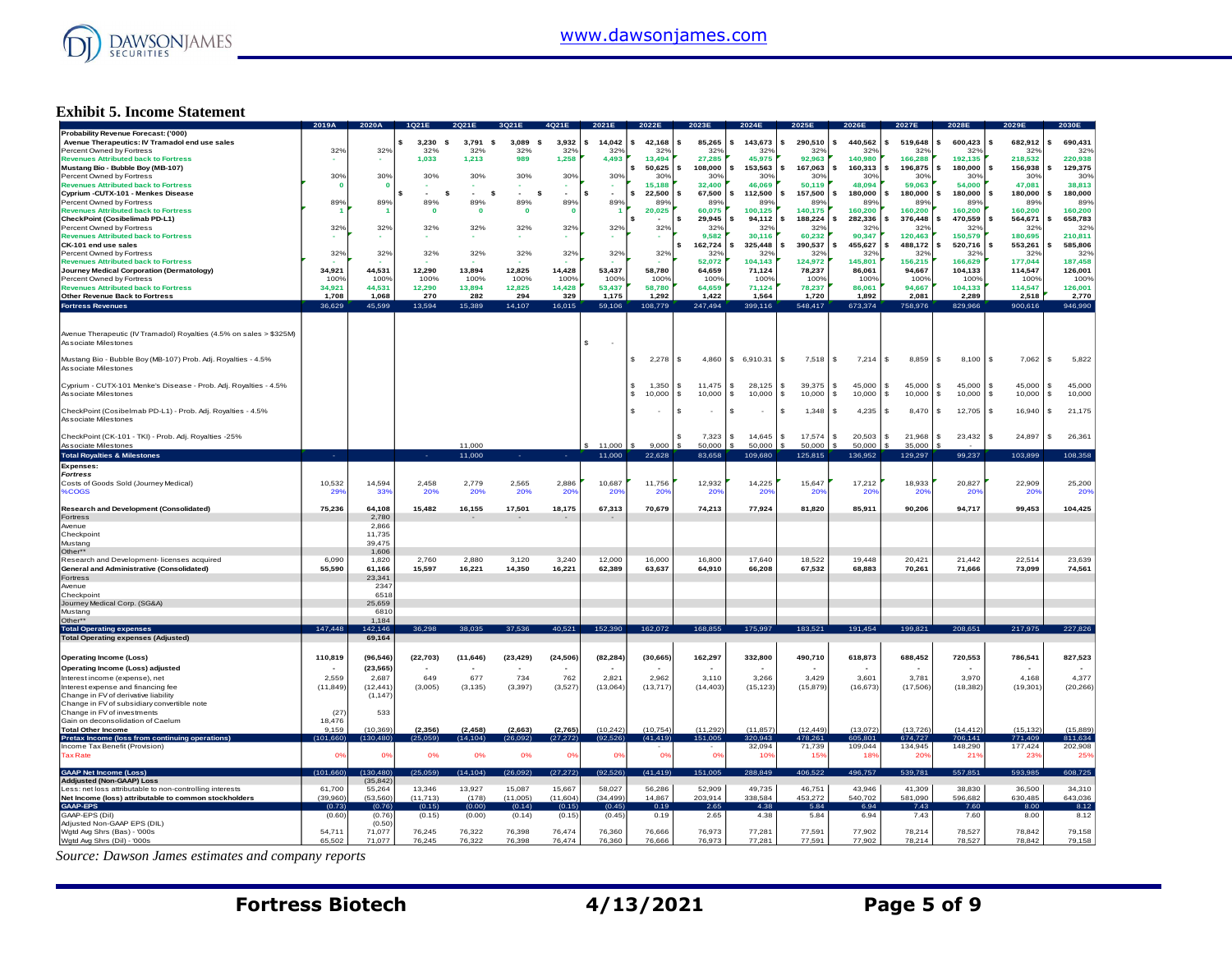

#### **Risk Analysis**

In addition to the typical risks associated with development stage specialty pharmaceutical companies, potential risks specific to Fortress Biotech are as follows:

**Financial risk.** The company may need to raise capital in the marketplace in order to successfully push its products into the next phase, and there can be no assurances that the company will be able to successfully raise capital and or do so on favorable terms.

**Clinical and regulatory risk**. Lead products must start and complete clinical trials. Trials may not produce results sufficient for regulatory approval.

**Partnership risk.** Fortress Biotech may seek partnerships for clinical development support and commercialization. We have no specific knowledge of any discussions with possible partners today, and there can be no assurances that the company will be able to secure a favorable partnership.

**Commercial risk.** There are no assurances that the company will be able to secure favorable pricing, commercially launch products, and achieve significant market share to become profitable.

**Legal and intellectual property risk.** The company may have to defend its patents and technical know-how, and there can be no assurances that the patents will not be infringed or will be held as valid if challenged, and or that the company may infringe on third parties' patents.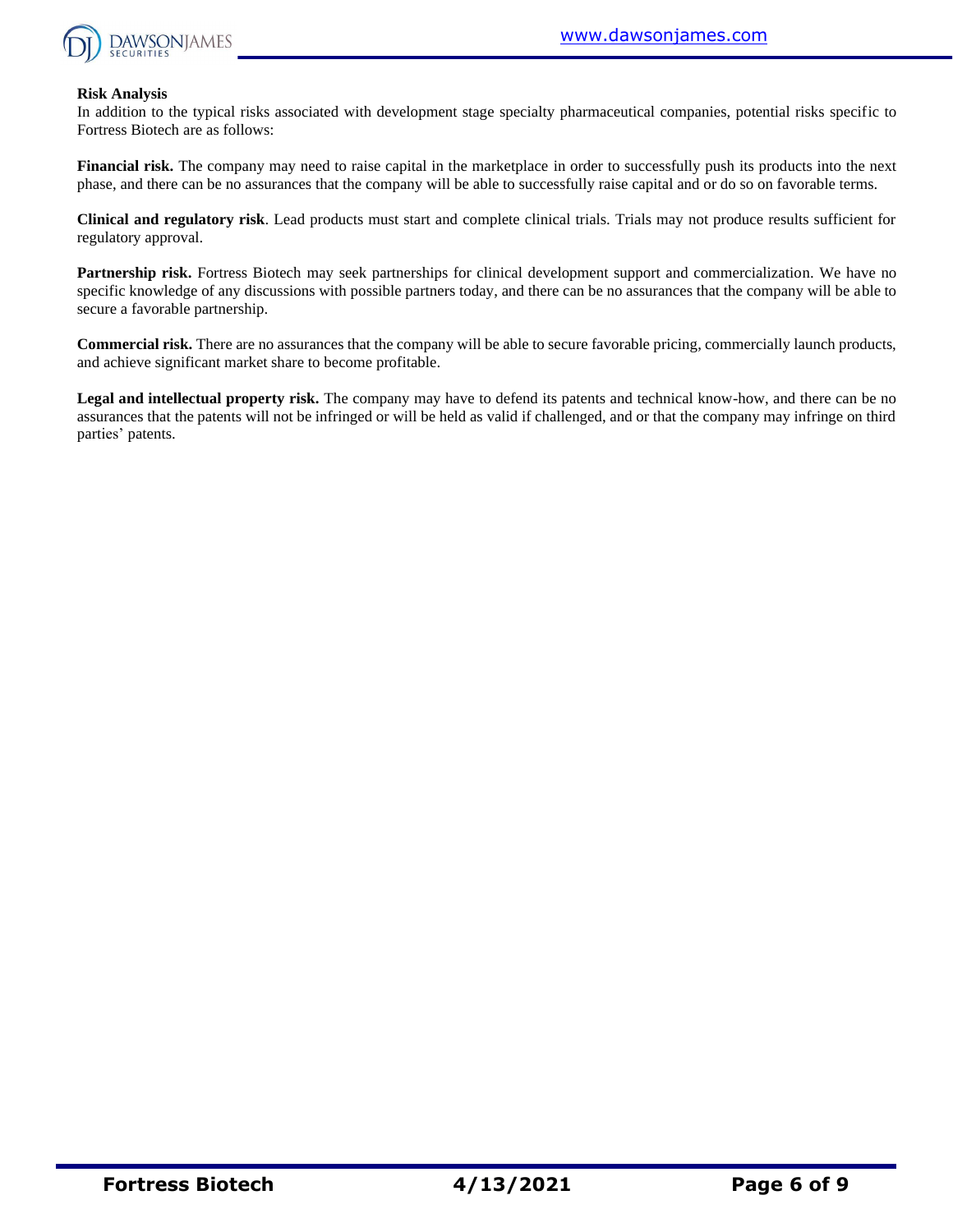



Companies mentioned in this report, working with Fortress and/or part of valuation discussion:

Alexion (ALXN/NASDAQ)-Not covered.

InvaGen Pharmaceuticals – (Private).

St. Jude Children's Research Hospital (Private).

Mustang Bio (MBIO/NASDAQ) – Not covered.

Checkpoint Therapeutics (CKPT/NASDAQ) – Not covered.

Avenue Therapeutics (ATXI/ NASDAQ) – Not covered.

Caelum Biosciences (Private).

Journey Medical Corporation (internal Fortress company).

Cyprium Therapeutics (Private).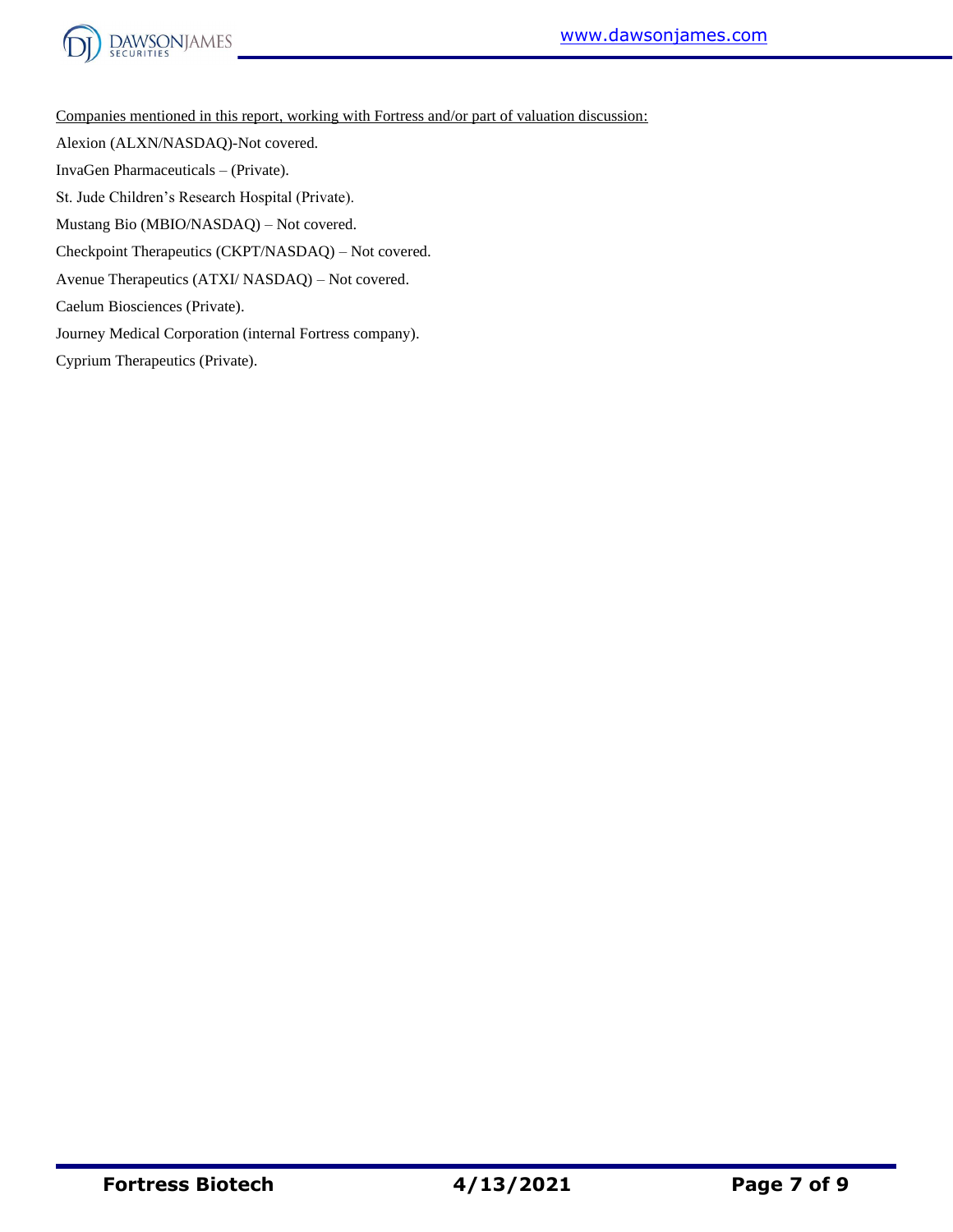

#### **Important Disclosures:**

#### **Price Chart:**



Price target and rating changes over the past three years: Initiated – Buy August 26, 2019, Price Target \$19.00 Update – Buy September 17, 2019, Price Target \$19.00 Update – Buy November 4, 2019, Price Target \$19.00 Update – Buy December 11, 2019, Price Target \$19.00 Update – Buy December 23, 2019, Price Target \$19.00 Update – Buy January 15, 2020, Price Target \$19.00 Update – Buy February 14, 2020, Price Target \$19.00 Update – Buy February 20, 2020, Price Target \$19.00 Update – Buy March 30, 2020, Price Target \$19.00 Update – Buy May 14, 2020, Price Target \$19.00 Update – Buy July 31, 2020, Price Target \$19.00 Update – Buy September 8, 2020, Price Target \$19.00 Price Target Change – Buy October 12, 2020, Price Target \$15.00 Update – Buy October 20, 2020, Price Target \$15.00 Price Target Change – Buy November 10, 2020, Price Target \$16.00 Update – Buy December 14, 2020, Price Target \$16.00 Update – Buy February 2, 2021, Price Target \$16.00 Price Target Change – Buy February 17, 2021, Price Target \$21.00 Price Target Change – Buy February 24, 2021, Price Target \$22.00 Price Target Change – Buy April 7, 2021, Price Target \$24.00 Update – Buy April 13, 2021, Price Target \$24.00

Dawson James Securities, Inc. (the "Firm") is a member of the Financial Industry Regulatory Authority ("FINRA") and the Securities Investor Protection Corporation ("SIPC").

The Firm does not make a market in the securities of the subject company(s). The Firm has engaged in investment banking relationships with the subject company in the prior twelve months, as a manager or co-manager of a public offering and has received compensation resulting from those relationships. The Firm may seek compensation for investment banking services in the future from the subject company(s). The Firm has not received other compensation from the subject company(s) in the last 12 months for services unrelated to managing or co-managing of a public offering.

Neither the research analyst(s) whose name appears on this report nor any member of his (their) household is an officer, director or advisory board member of these companies. The Firm and/or its directors and employees may own securities of the company(s) in this report and may increase or decrease holdings in the future. As of March 31, 2021, the Firm as a whole did not beneficially own 1% or more of any class of common equity securities of the subject company(s) of this report. The Firm, its officers, directors, analysts or employees may affect transactions in and have long or short positions in the securities (or options or warrants related to those securities) of the company(s) subject to this report. The Firm may affect transactions as principal or agent in those securities.